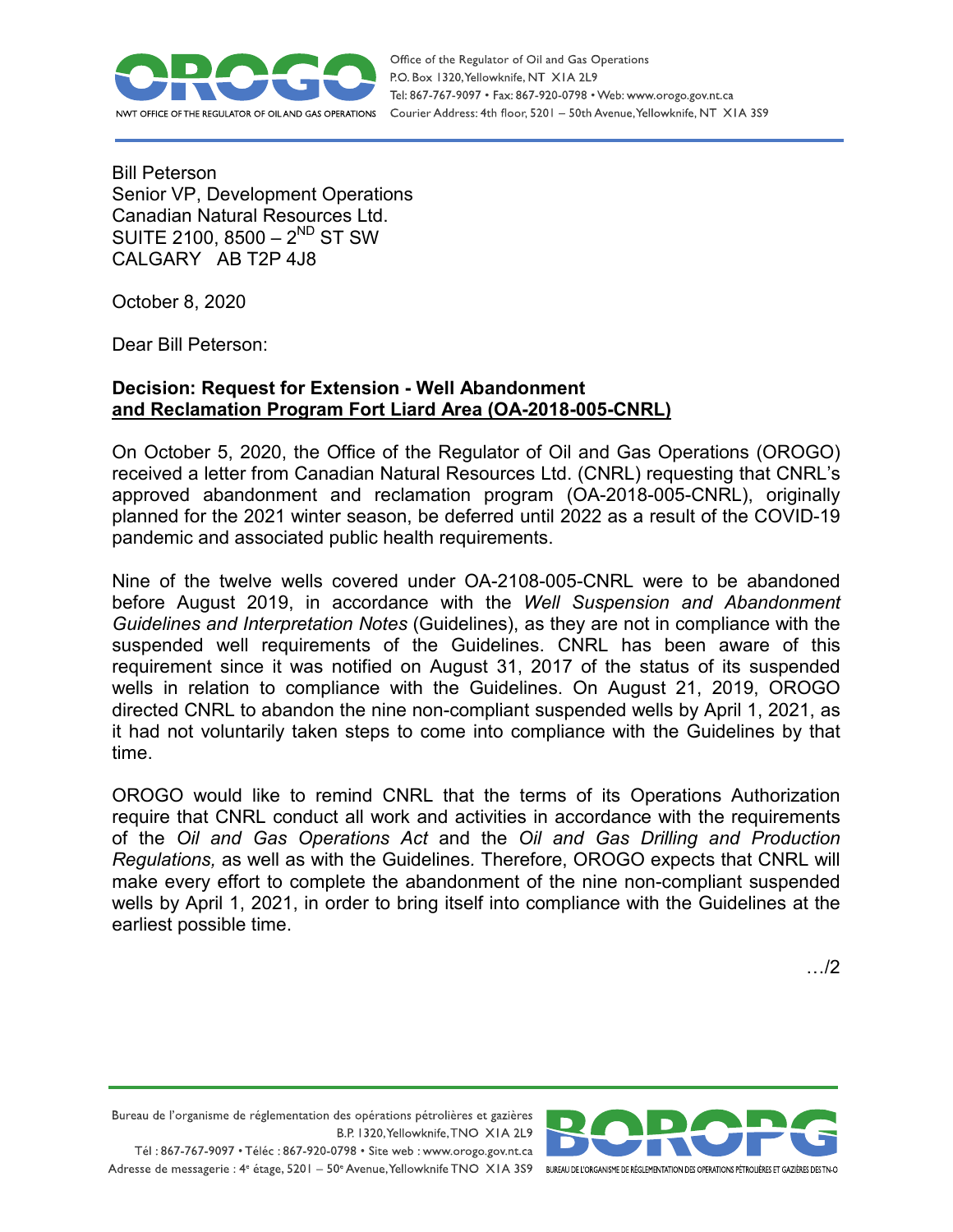CNRL's October 5, 2020 letter indicates that CNRL has put in place "comprehensive procedures" to address the risks associated with COVID-19 during its activities. However, it does not describe in any detail how CNRL proposes to manage the activities authorized under OA-2018-005-CNRL in order to comply with relevant Government of the Northwest Territories (GNWT) Public Health Orders and guidance. It also does not indicate that CNRL has submitted any plans to the GNWT's Office of the Chief Public Health Officer (CPHO) for consideration.

For reference, the CPHO has issued a Public Health Order and other guidance specific to the mineral and petroleum resources industries:

• Public Health Order – COVID-19 Relaxing Phase 2, released on June 12, 2020, includes subsection 1(h), which provides exceptions for transient workers employed at a work camp where work is being done in relation to the mineral and petroleum resources industry. Details can be found here:

[https://www.gov.nt.ca/covid-19/sites/covid/files/resources/public-health-order](https://www.gov.nt.ca/covid-19/sites/covid/files/resources/public-health-order-covid-19-directed-mineral-petroleum-industry.pdf)[covid-19-directed-mineral-petroleum-industry.pdf](https://www.gov.nt.ca/covid-19/sites/covid/files/resources/public-health-order-covid-19-directed-mineral-petroleum-industry.pdf)

• Guidelines for social distancing protocols for both NWT and non-NWT resident workers at remote work camps to help operators safely conduct work at remote sites. Details can be found here:

[https://www.gov.nt.ca/covid-19/sites/covid/files/resources/public-health-order](https://www.gov.nt.ca/covid-19/sites/covid/files/resources/public-health-order-covid-19-directed-mineral-petroleum-industry.pdf)[covid-19-directed-mineral-petroleum-industry.pdf](https://www.gov.nt.ca/covid-19/sites/covid/files/resources/public-health-order-covid-19-directed-mineral-petroleum-industry.pdf)

[https://www.gov.nt.ca/covid-19/en/services/essential-workers/social-distancing](https://www.gov.nt.ca/covid-19/en/services/essential-workers/social-distancing-protocols-remote-work-camps)[protocols-remote-work-camps](https://www.gov.nt.ca/covid-19/en/services/essential-workers/social-distancing-protocols-remote-work-camps)

Based on the above information, CNRL can conduct its proposed program if it complies with the order of the CPHO or, alternatively, CNRL can apply to receive an exemption from the CPHO for its proposed program. Based on these options and the work program as approved under OA-2018-005-CNRL, there appears to be no impediment to CNRL completing its proposed work program in the first quarter of 2021.